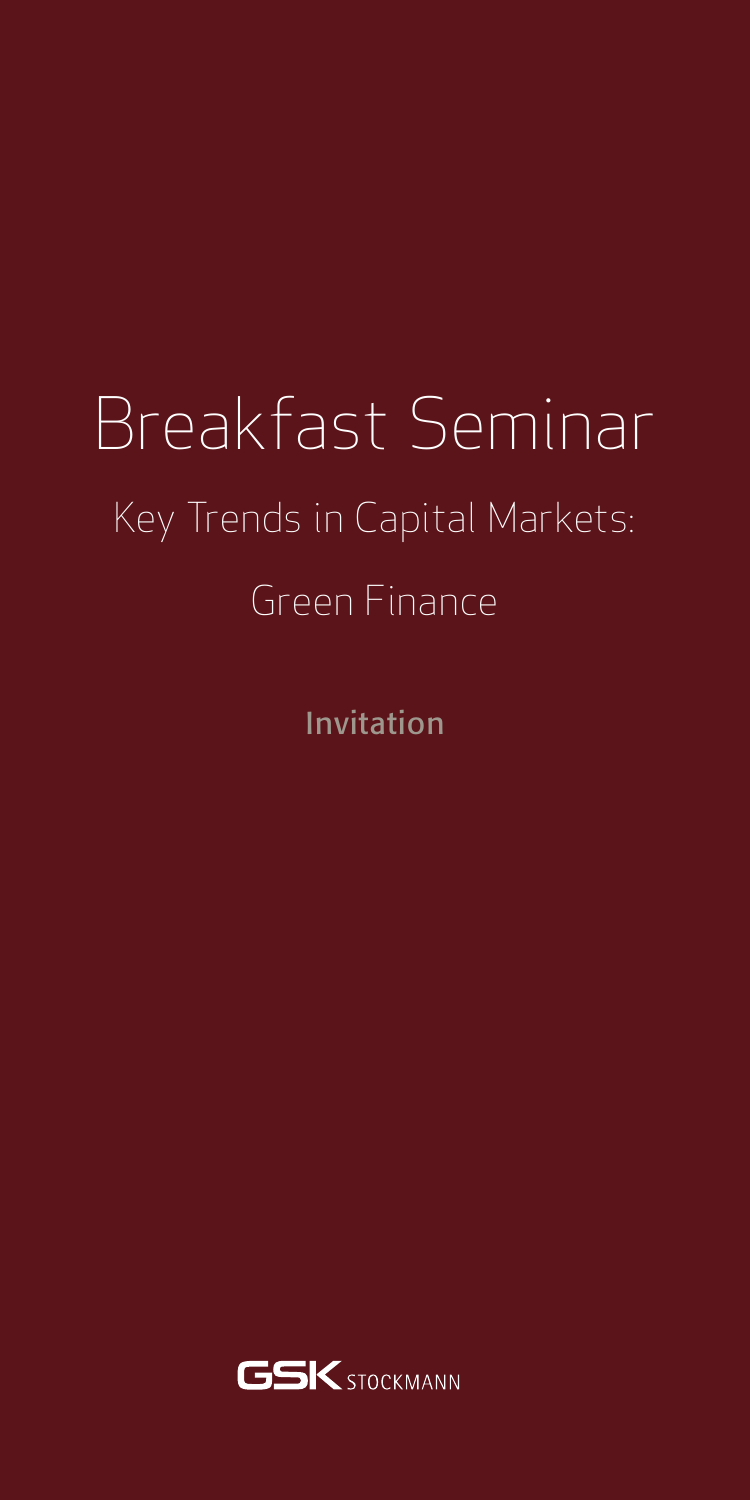## Key Trends in Capital Markets: Green Finance

Following the COP 21 Paris Agreement, tackling climate change has become a top global priority of legislative actors worldwide. International capital markets provide an ideal environment for Green Finance products. Luxembourg, a pioneer in Green Finance, has positioned itself as the global hub for green bonds and a true expert in sustainable finance. Upcoming capital markets legislation in Europe and Luxembourg is expected to further boost Green Finance in Luxembourg and beyond.

Our distinguished speakers will discuss the recent trends in European Capital Markets with a special focus on Green Finance.

The Seminar will be held at the offices of GSK Luxembourg SA.

Breakfast Seminar

- > Tuesday, 11 September 2018
- $> 9.00$  am
- > GSK Luxembourg SA 44, Avenue John F. Kennedy Entrance A / 2nd floor L-1855 Luxembourg



Synopsis: "Key Trends in Capital Markets"

Dr. Philipp Mössner Partner, GSK Luxembourg SA

Keynote speech: "Green Finance"

Julie Becker Member of the Executive Committee, Luxembourg Stock Exchange

Panel discussion: "Impact of Green Finance on Capital Markets"

Julie Becker Member of the Executive Committee, Luxembourg Stock Exchange

Fabio Mandorino Adviser, Commercial Banking, Private Banking, Sustainable Finance, The Luxembourg Bankers' Association (ABBL)

Mario Mantrisi General Manager, Luxembourg Finance Labelling Agency (LuxFLAG)

Moderated by:

Dr. Philipp Mössner Partner, GSK Luxembourg SA